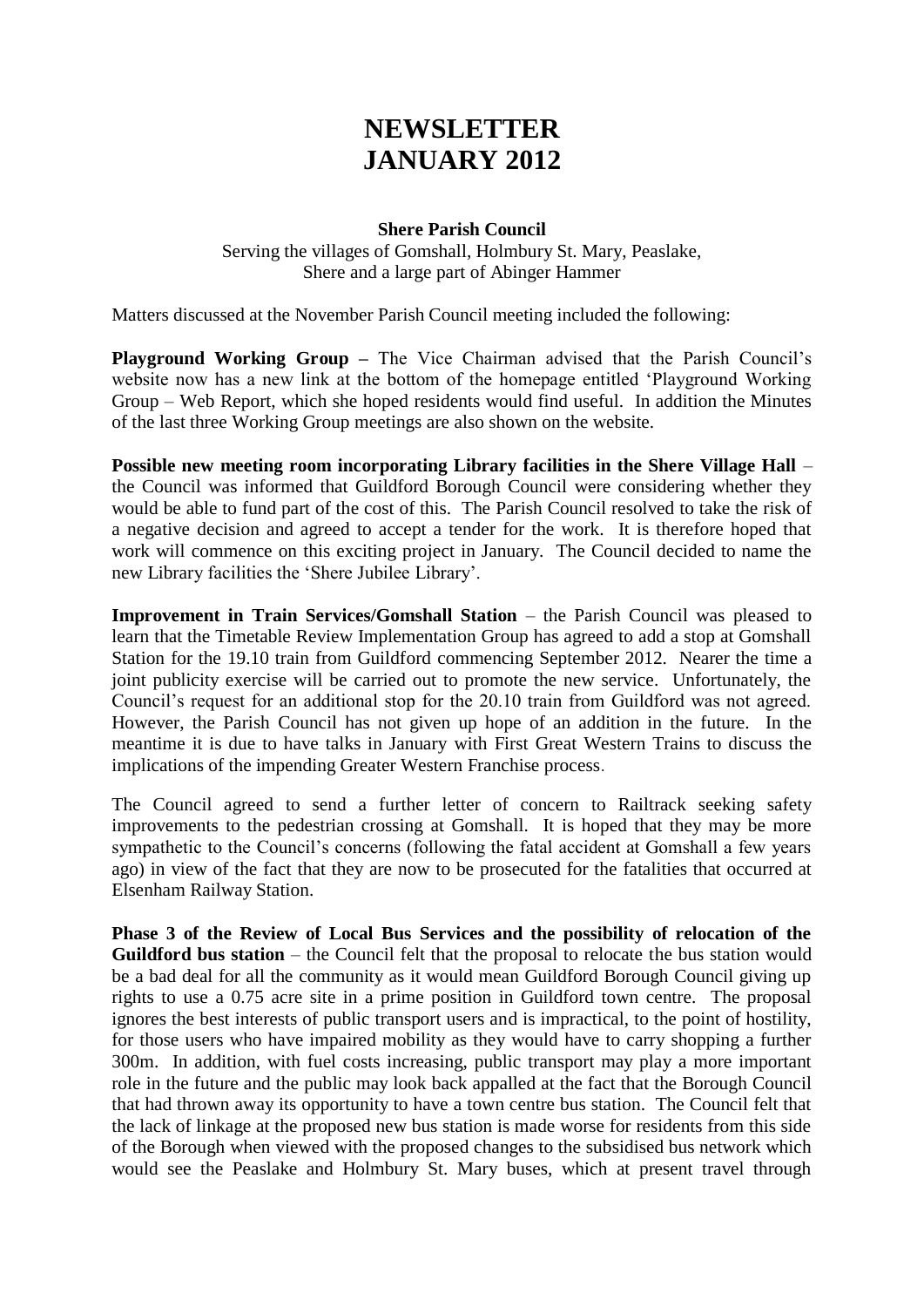Gomshall and Shere, then going into Guildford via Merrow rather than Chilworth and terminating at the top of the High Street. Strong representations will therefore be made to Guildford Borough Council who are due to make a decision on the relocation of the bus station during December.

In addition the Parish Council will consider fully, at the next meeting, the situation with regard to Phase 3 of the review of Local Bus Services (closing date for representations  $31<sup>st</sup>$ January 2012) regarding the proposal for buses from this side of the Borough to terminate at the top of the High Street. It is felt that this will cause additional problems for those residents wishing to catch buses to other areas as they will be located elsewhere in the town.

**Manorial Waste, Holmbury St. Mary** – Residents may remember that Surrey County Council offered to lease several parcels of land in the village to the Parish Council in 2005 (some of the verges along the Horsham Road, the Village Green, land in Felday Glade). Unfortunately, this never came to fruition but, at long last, Surrey County Council has offered to sell this land for a nominal sum to the Parish Council which has agreed, in principle, in order to ensure that ownership is held within the Parish.

**Tenders** – tenders will be sought in January for 1. grass cutting and minor parish repairs; 2. weekly parish maintenance; 3. cleaning and caretaking of the Old Fire Station (public toilets in Shere). Anyone wishing to tender for any of these three services should contact the Council office for further details (01483 203431).

**Proposed Traffic Restrictions in Shere –** as detailed in the July edition of the Parish magazine, Guildford Borough Council has carried out a survey of parking in the rural areas of the Borough. Shere has been considered in light of accidents to private property being caused by large vehicles manoeuvring in spaces congested by parked vehicles.

Guildford Borough Council is now proposing that narrow primrose double lines be installed to prohibit parking at all times at five key points in Shere, these being near the entrance to the Surgery car park, outside the school, the entrance to the village hall, at the junction of Upper Street with Middle Street and in the area of the junction of Lower Street and Orchard Road (this area being of particular concern to the Fire Brigade). It is illegal to park in positions which cause obstruction or within 10 metres of a junction and this has been happening in these areas. The Parish Council supports this move. For further details please see the maps outlining the areas which are erected on the Council's notice boards outside Tanyard Hall, Gomshall and in the Old Fire Station Garden, Shere.

**Christmas Trees** – readers are reminded that Christmas trees can be deposited for recycling in the specially allocated pens in the car park adjacent to the Scout Hut on Goose Green, Gomshall, next to the Village Hall in Holmbury St. Mary, Pond Lane car park, Peaslake and the Shere Recreation Ground car park.

**The next meeting** of the Parish Council will be held at 8 p.m. on Friday  $20<sup>th</sup>$  January in Tanyard Hall, 30 Station Road, Gomshall.